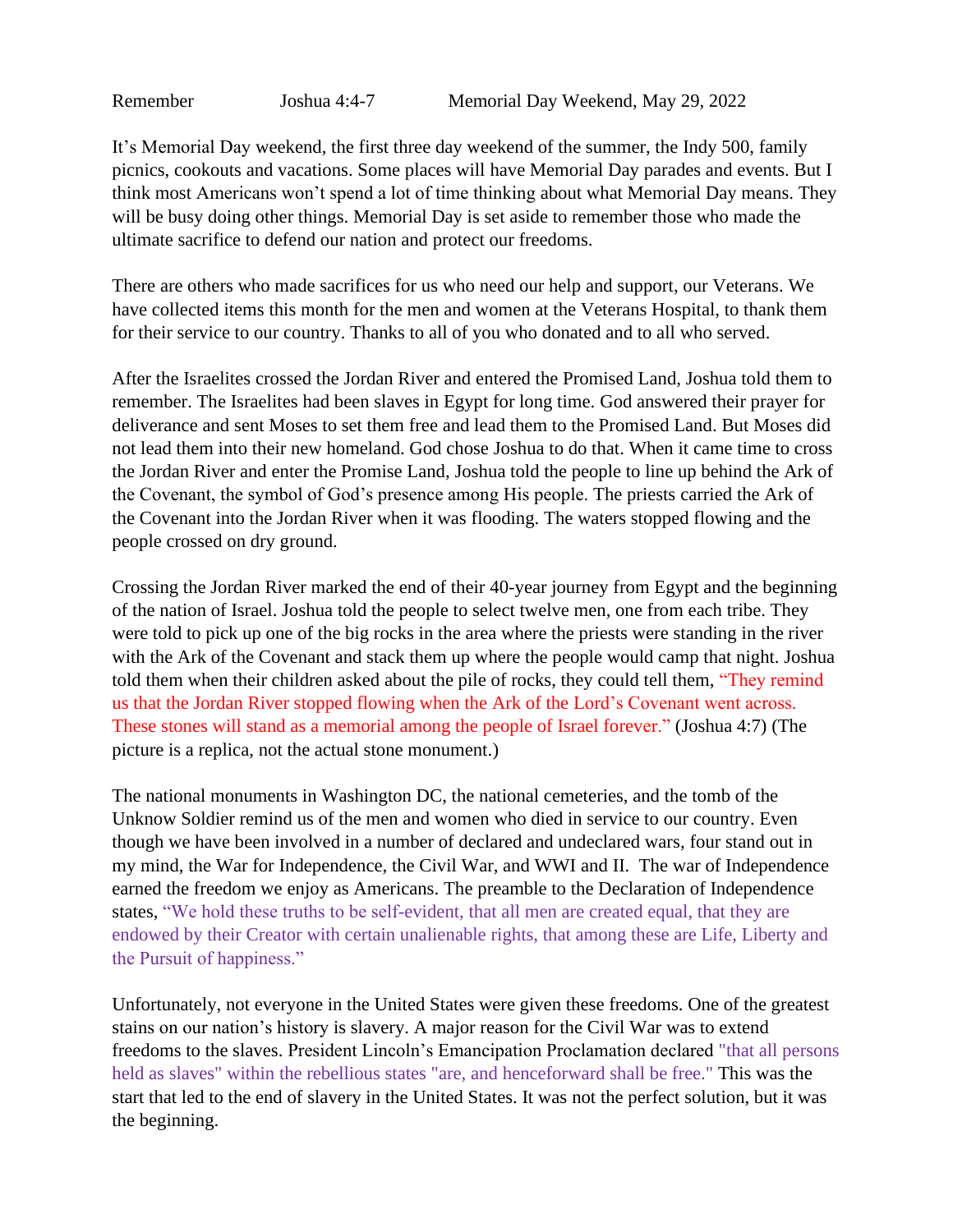The United States entered the first and second World Wars to protect our national freedoms and the freedoms of people in other parts of the world. The end of Jim Crowe laws and the Civil Rights Movement of the 60's and 70's were part of the ongoing challenge to extend Liberty and Justice to all Americans. The struggle continues.

When asked about paying taxes, Jesus said to give to Caesar what belongs to Caesar and give to God what belongs to God. Jesus told Pontius Pilate, the Roman Governor who sentenced Him to death, that His Kingdom was not of this world. Jesus teaches us in the Lord's Prayer to pray that His Kingdom would come and that His will would be done on earth as it is in heaven.

Christians live in two places. We live in but are not of the world. We live in a Spiritual Kingdom in our relationship with God. God gives us forgiveness, grace, and love. He fills us with His Holy Spirit to help us grow in faith and become the people He wants us to be. God's Kingdom lasts forever.

The second Kingdom is temporary. It is the Kingdom of Man, most often represented by the government. The primary role of this kingdom is to preserve human life and right relationships with one another. Nations and governments come and go. They do not last.

In an ideal world the two kingdoms work together to fulfill God's purposes of protecting the lives and liberty of all people. But we don't live in that ideal world. We live in a world that has been broken by sin and all its consequences. We see that in the war in Ukraine, the shooting at the grade school in Texas, the hopelessness so many people are facing.

How should we respond to the brokenness in our nation? Christians may be tempted to withdraw from the world and prevent the light of God's love from bringing help and hope to the people around us. But that doesn't make things better. Christians may be tempted to attack those with opposing views, but that only makes things worth. Jesus said that we are the light of the world. Christians need to engage the world, letting God's love shine through us. Jesus said we are the salt of the earth. Our world desperately needs to be seasoned with God's help and love.

How does that happen? God's people live by a different standard. We have been called to a new life in Christ. We are not conformist. Our lives have been transformed by Christ. Our new life in Christ shows in some very specific ways. We can love others because Jesus loves us. We can even love our enemies and those who have a different worldview because God loves them and gives them life. Loving them means following the example of Jesus to serve our neighbors, helping them instead of ignoring or avoiding them.

We can work to protect and defend all human life. It is not enough to be against abortion, we need to help those who chose to give birth to their unborn children. We can speak up for those who have no voice, listen to the lonely, provide for those who need some extra help, especially in these tough economic times.